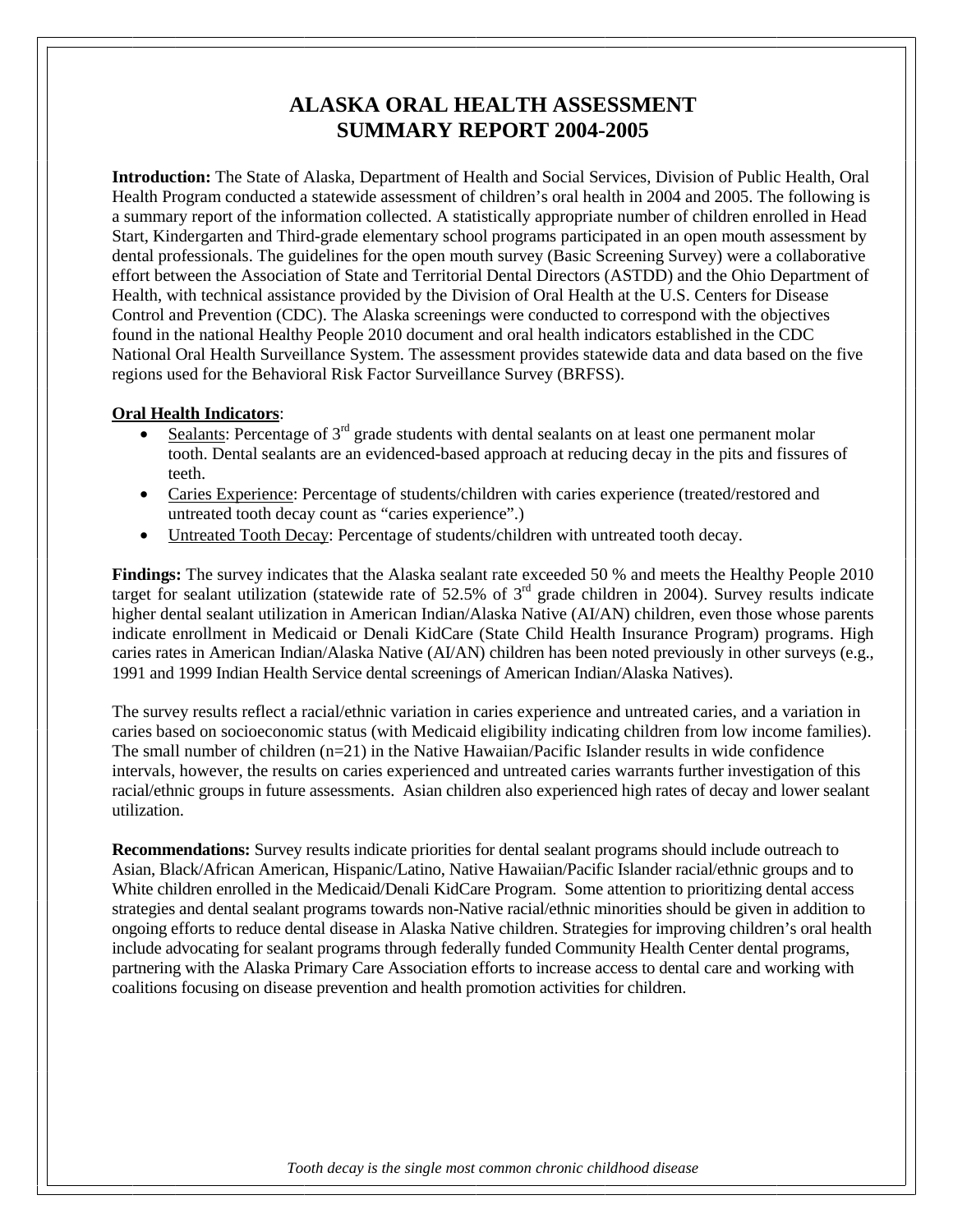### **ALASKA – Oral Health Assessment, 2004 (Third grade children)**

Survey results listing the mean, confidence intervals and number of children in each category from the project for state totals, racial/ethnic groups and Medicaid enrolled children were as follows (2004/2005 school year – third grade children):

| <b>Caries Experience:</b>                                         |                                          | National (NHANES 1988-94) |
|-------------------------------------------------------------------|------------------------------------------|---------------------------|
| Total $(n=1,206)$                                                 | 65.1% (62.3, 67.8)                       | 52%                       |
| American Indian/Alaska Native (n=283)                             | 87.3% (82.8, 90.9)                       | $90\%$ (1999 – IHS)       |
| White $(n=580)$                                                   | 54.7% (50.5, 58.7)                       | 51%                       |
| Asian $(n=93)$                                                    | 84.9% (76.0, 91.5)                       |                           |
| Black/African American (n=54)                                     | 53.7% (39.6, 67.4)                       | 50%                       |
| Hispanic/Latino (n=51)                                            | 51.0% (36.6, 65.2)                       |                           |
| Native Hawaiian/Pacific Islander (n=21)                           | 85.7% (63.7, 97.0)                       | 79% (1999 – Hawaii)       |
| Medicaid/Denali KidCare (n=336)                                   | 76.2% (71.3, 80.6)                       |                           |
| American Indian/Alaska Native (n=128)                             | 91.4% (85.1, 95.6)                       |                           |
| White $(n=99)$                                                    | 63.6% (53.4, 73.1)                       |                           |
| <b>Untreated Caries:</b>                                          |                                          | National (NHANES 1988-94) |
| Total $(n=1,205)$                                                 | 28.0% (25.3, 30.7)                       | 29%                       |
| American Indian/Alaska Native (n=283)                             | 43.5% (37.6, 49.5)                       | 69% $(1999 - H.S)$        |
| White $(n=580)$                                                   | 18.6% (15.6, 22.1)                       | 26%                       |
| Asian $(n=93)$                                                    | 49.5% (38.9, 60.0)                       |                           |
| Black/African American (n=54)                                     | 29.6% (18.0, 43.6)                       | 36%                       |
| Hispanic/Latino (n=50)                                            | 30.0% (17.9, 44.6)                       |                           |
| Native Hawaiian/Pacific Islander (n=21)                           | 52.4% (29.8, 74.3)                       | 39% (1999 – Hawaii)       |
|                                                                   |                                          |                           |
| Medicaid/Denali KidCare (n=336)                                   | 34.2% (29.2, 39.6)                       |                           |
| American Indian/Alaska Native (n=128)                             | 50.8% (41.8, 59.7)                       |                           |
| White $(n=99)$                                                    | 15.2% (8.7, 23.8)                        |                           |
|                                                                   |                                          |                           |
|                                                                   |                                          |                           |
| <b>Dental Sealants Present:</b>                                   |                                          | National (NHANES 1988-94) |
| Total $(n=1,206)$                                                 | 52.4% (49.5, 55.3)                       | 23%                       |
| American Indian/Alaska Native (n=283)                             | 67.8% (62.1, 73.3)                       | 55% $(1999 - H.S)$        |
| White $(n=580)$                                                   | 51.0% (46.9, 55.2)                       | 26%                       |
| Asian $(n=93)$                                                    | 39.8% (29.8, 50.5)                       |                           |
| Black/African American (n=54)                                     | 29.6% (18.0, 43.6)                       | 11%                       |
| Hispanic/Latino (n=50)<br>Native Hawaiian/Pacific Islander (n=21) | 42.0% (28.2, 56.8)<br>33.3% (14.6, 57.0) | 20% (1999-Hawaii)         |
|                                                                   |                                          |                           |
| Medicaid/Denali KidCare (n=336)                                   | 57.4% (52.0, 62.8)                       |                           |
| American Indian/Alaska Native (n=128)                             | 66.4% (57.5, 74.5)                       |                           |
| White $(n=99)$                                                    | 44.4% (45.2, 65.5)                       |                           |
| <b>Treatment Urgency – Early or Urgent Dental Care Needed:</b>    |                                          |                           |
| Total $(n=1,206)$                                                 | 33.8 (31.2, 36.6)                        |                           |
| American Indian/Alaska Native (n=283)                             | 48.4 (42.5, 54.4)                        |                           |
| White $(n=580)$                                                   | 26.4 (22.9, 30.2)                        |                           |
| Asian $(n=93)$                                                    | 50.5(40.0, 61.1)                         |                           |
| Black/African American (n=54)                                     | 31.5 (19.5, 45.6)                        |                           |
| Hispanic/Latino (n=50)                                            | 35.3 (22.4, 49.9)                        |                           |
| Native Hawaiian/Pacific Islander (n=21)                           | 57.1 (34.0, 78.2)                        |                           |
| Medicaid/Denali KidCare (n=336)                                   |                                          |                           |
|                                                                   | 41.7 (36.4, 47.2)                        |                           |
| American Indian/Alaska Native ( $n = 128$ )<br>White $(n=99)$     | 56.3 (47.2, 65.0)<br>30.3 (21.5, 40.4)   |                           |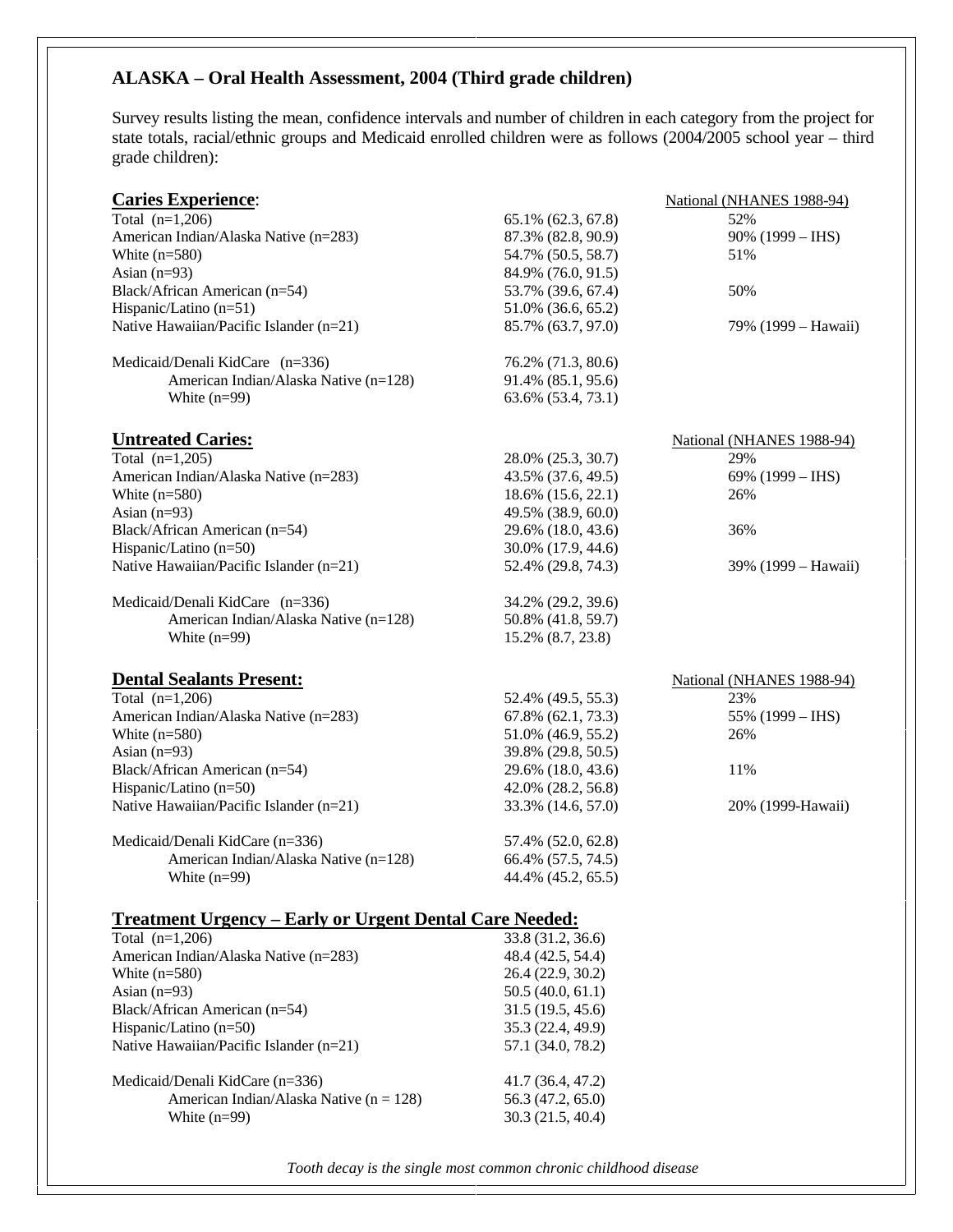

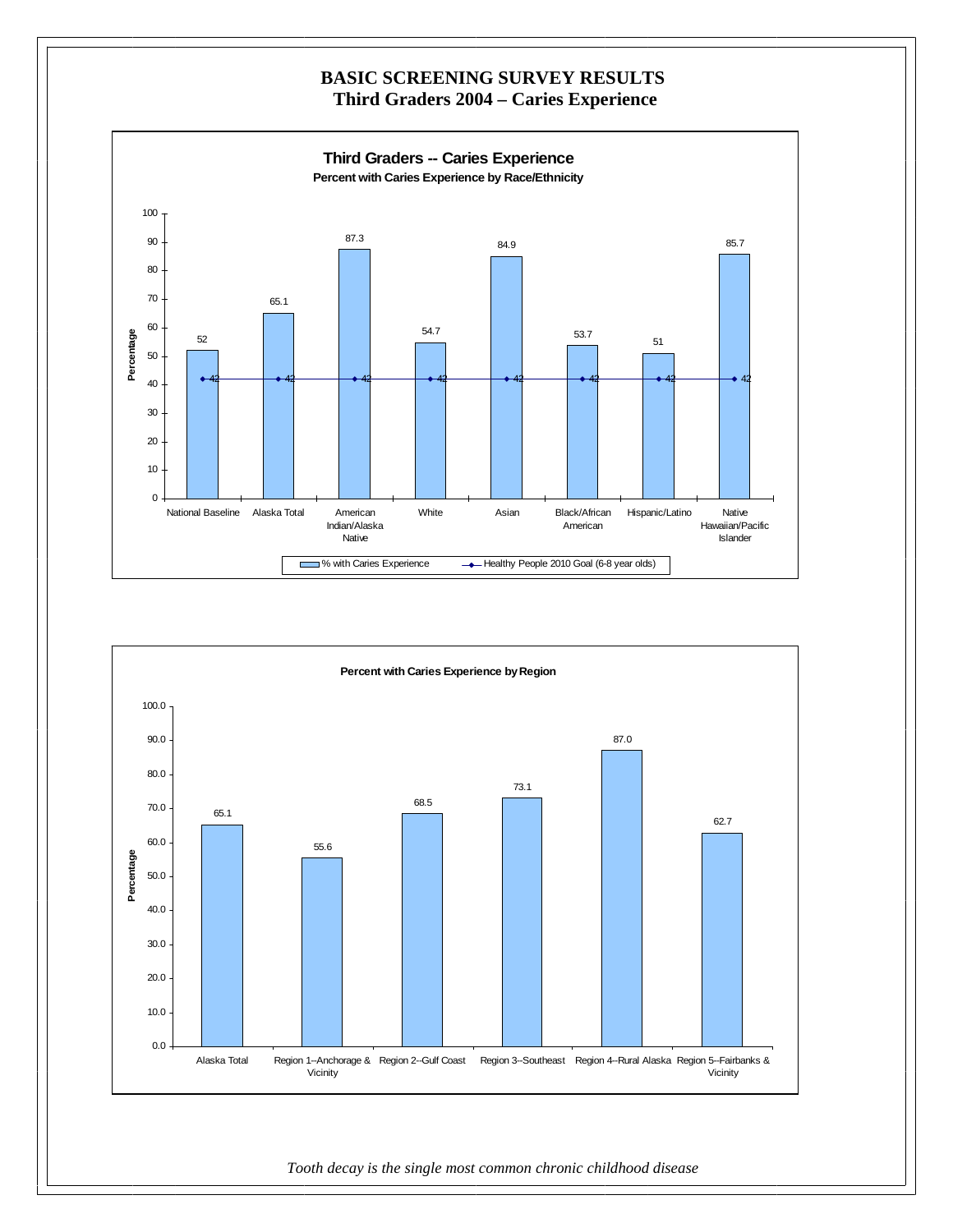

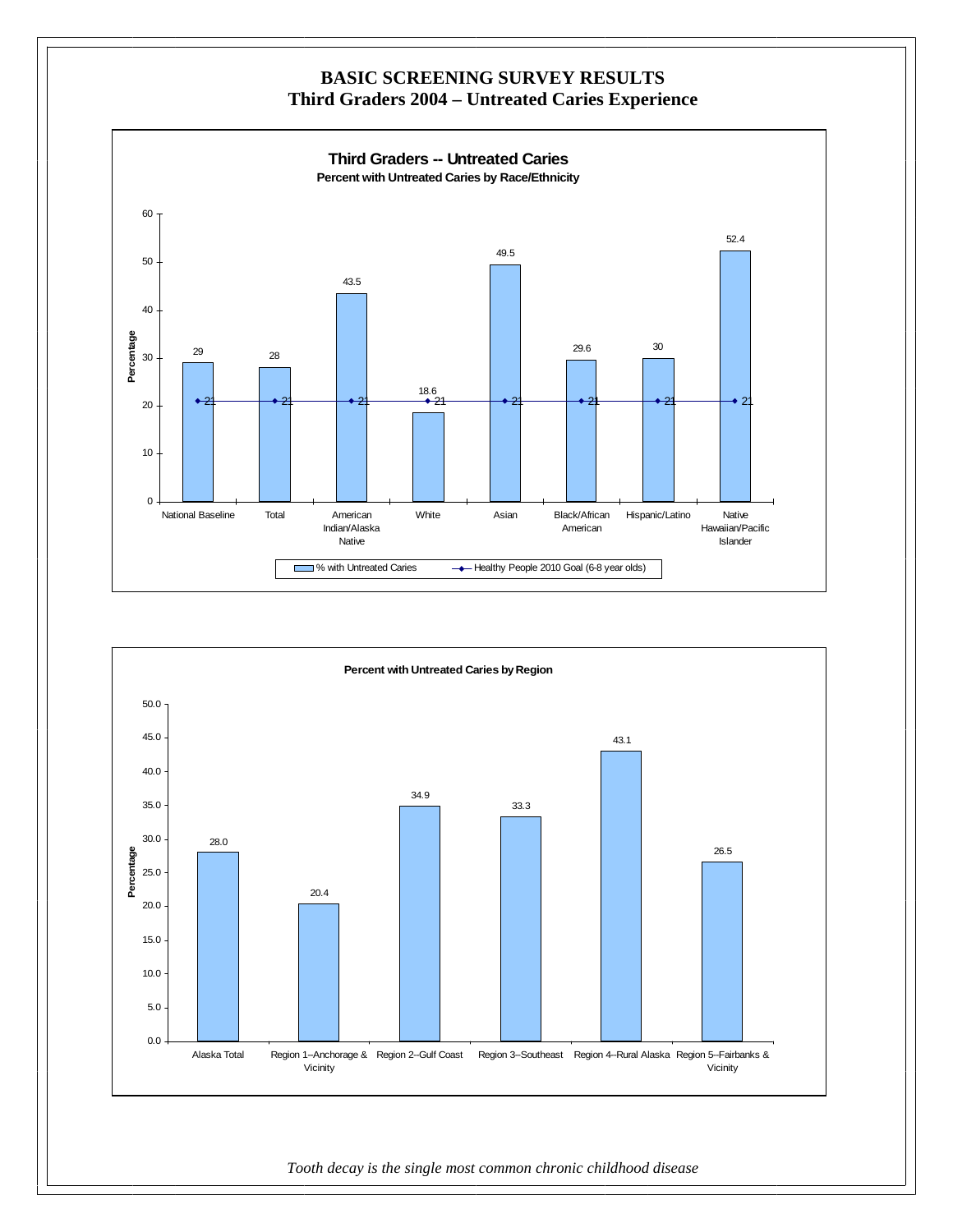### **BASIC SCREENING SURVEY RESULTS Third Graders 2004 – Dental Sealants**



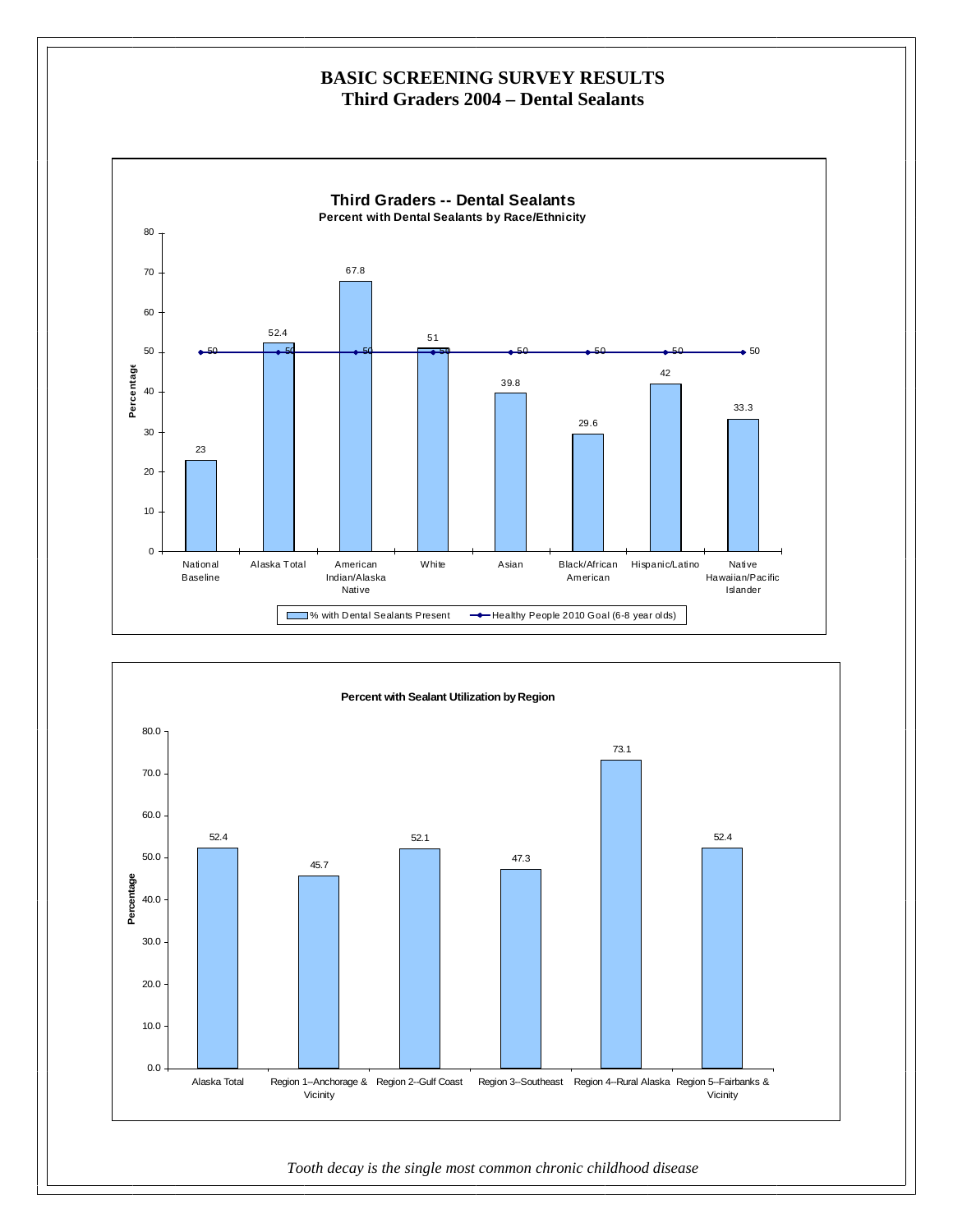### **BASIC SCREENING SURVEY RESULTS Third Graders 2004 – Medicaid/Denali KidCare**

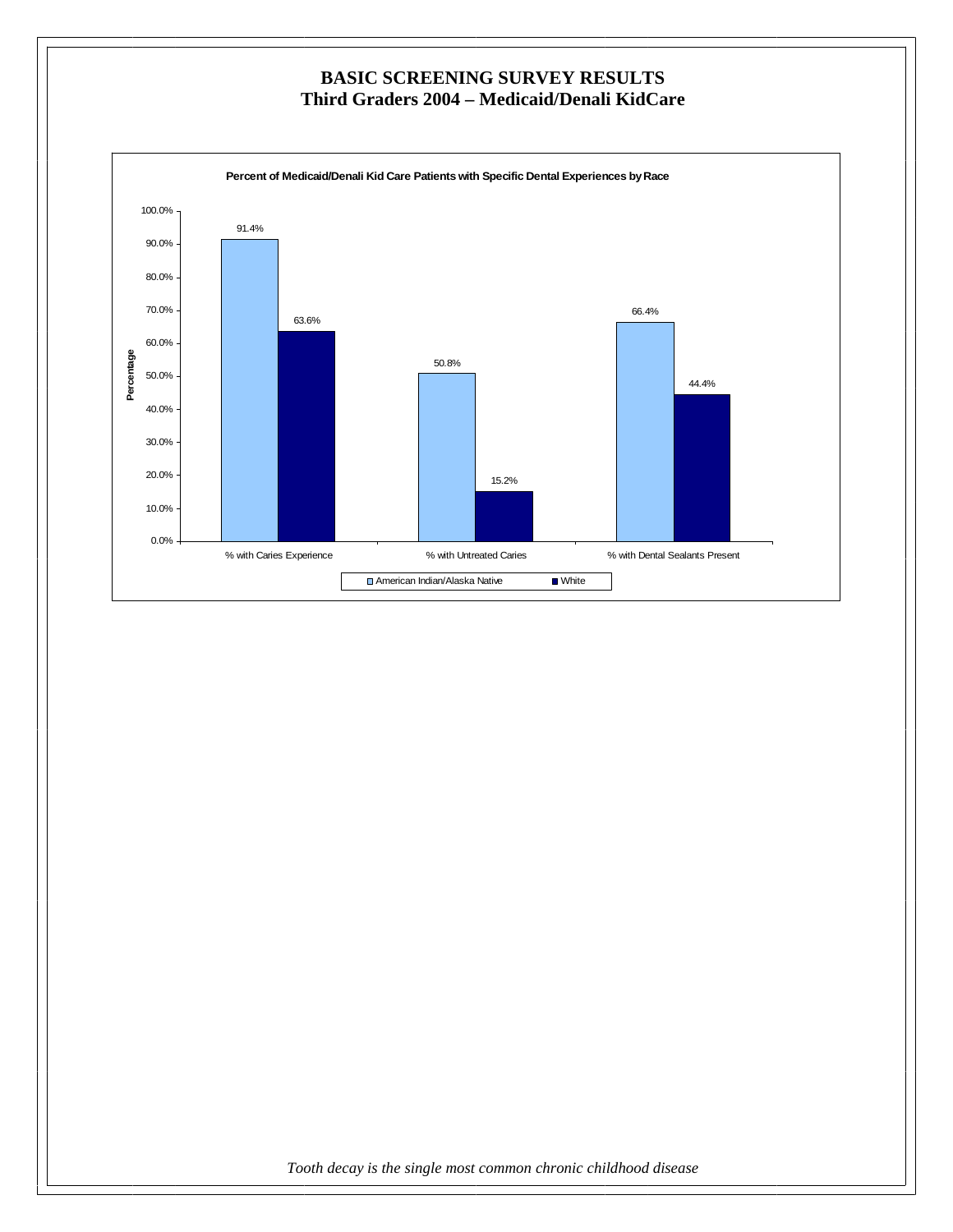#### **ALASKA – Oral Health Assessment, 2005 (Kindergarten children)**

Survey results listing the mean, confidence intervals and number of children in each category from the project for state totals, racial/ethnic groups and Medicaid enrolled children were as follows (2004/2005 school year – kindergarten):

| <b>Caries Experience:</b><br>Total $(n=463)$<br>American Indian/Alaska Native (n=70)<br>White $(n=295)$<br>Other $(n=98)$<br>Medicaid/Denali KidCare $(n=140)$                           | 48.2% (43.5, 52.8)<br>75.7% (64.0, 85.2)<br>37.6% (32.1, 43.4)<br>$60.2\%$ (49.8, 70.0)<br>59.3% (50.7, 67.5) | Healthy People 2010 Goal<br>42% |
|------------------------------------------------------------------------------------------------------------------------------------------------------------------------------------------|---------------------------------------------------------------------------------------------------------------|---------------------------------|
| <b>Untreated Caries:</b><br>Total $(n=463)$<br>American Indian/Alaska Native (n=70)<br>White $(n=295)$<br>Other $(n=98)$                                                                 | 24.6% (20.8, 28.9)<br>37.1% (25.9, 49.5)<br>20.0% (15.6, 25.0)<br>29.6% (20.8, 39.7)                          | Healthy People 2010 Goal<br>21% |
| Medicaid/Denali KidCare $(n=140)$<br><b>Caries Experience on Primary Anterior Teeth:</b><br>Total $(n=457)$<br>American Indian/Alaska Native (n=64)<br>White $(n=295)$<br>Other $(n=98)$ | 32.1% (24.5, 40.6)<br>14.2% (11.2, 17.8)<br>28.1% (17.6, 40.8)<br>$10.2\%$ (7.0, 14.2)<br>17.3% (10.4, 26.3)  |                                 |

Medicaid/Denali KidCare (n=136) 19.1 (12.9, 26.7)

#### **Treatment Urgency – Early or Urgent Dental Care Needed:**

Total (n=463) 25.5% American Indian/Alaska Native (n=64) 41.4%<br>White (n=295) 20.0% White  $(n=295)$ Other (n=98) 30.6% Medicaid/Denali KidCare (n=140) 32.9% (25.2, 41.3)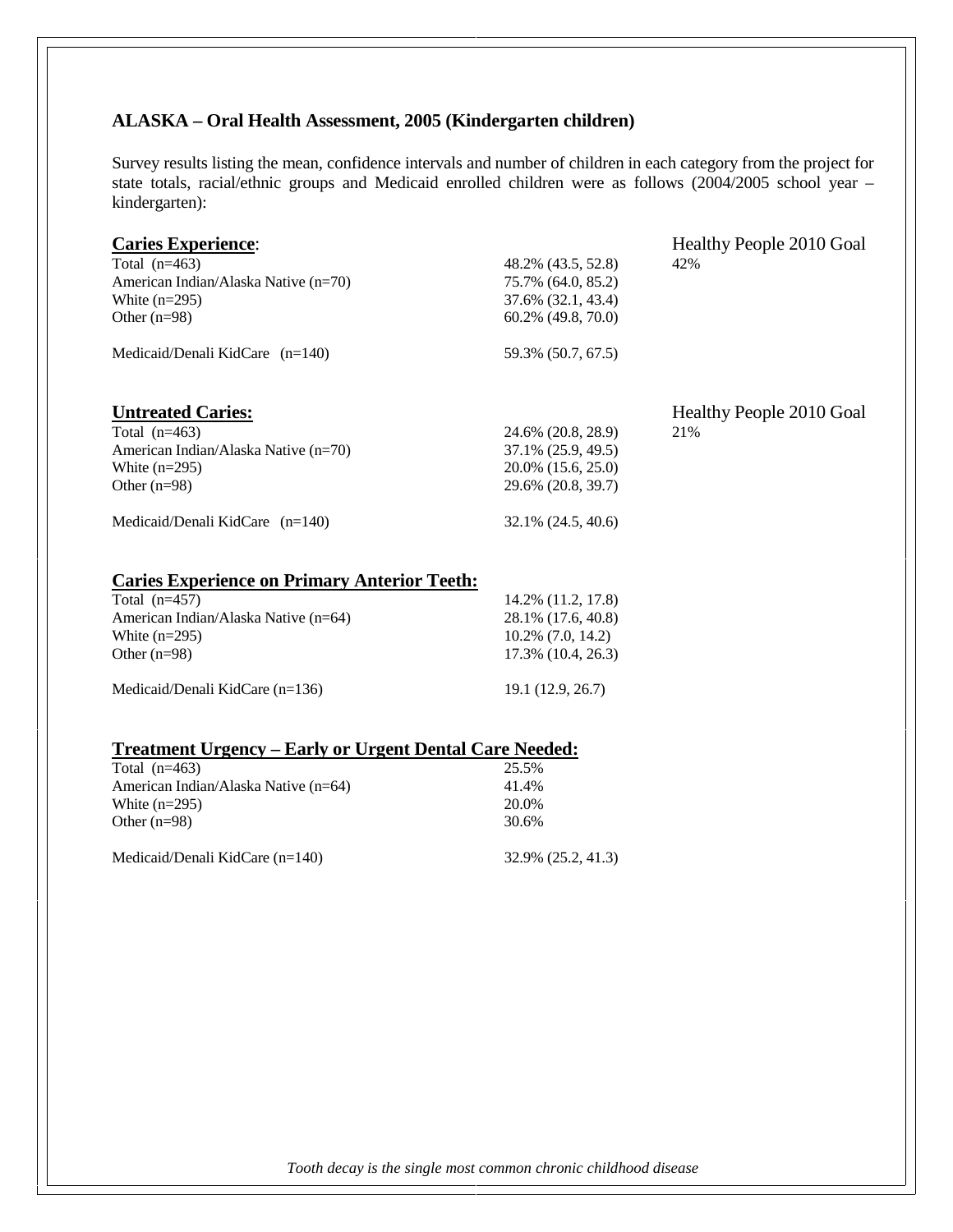# **BASIC SCREENING SURVEY RESULTS Kindergarten 2005 – Caries Experience**



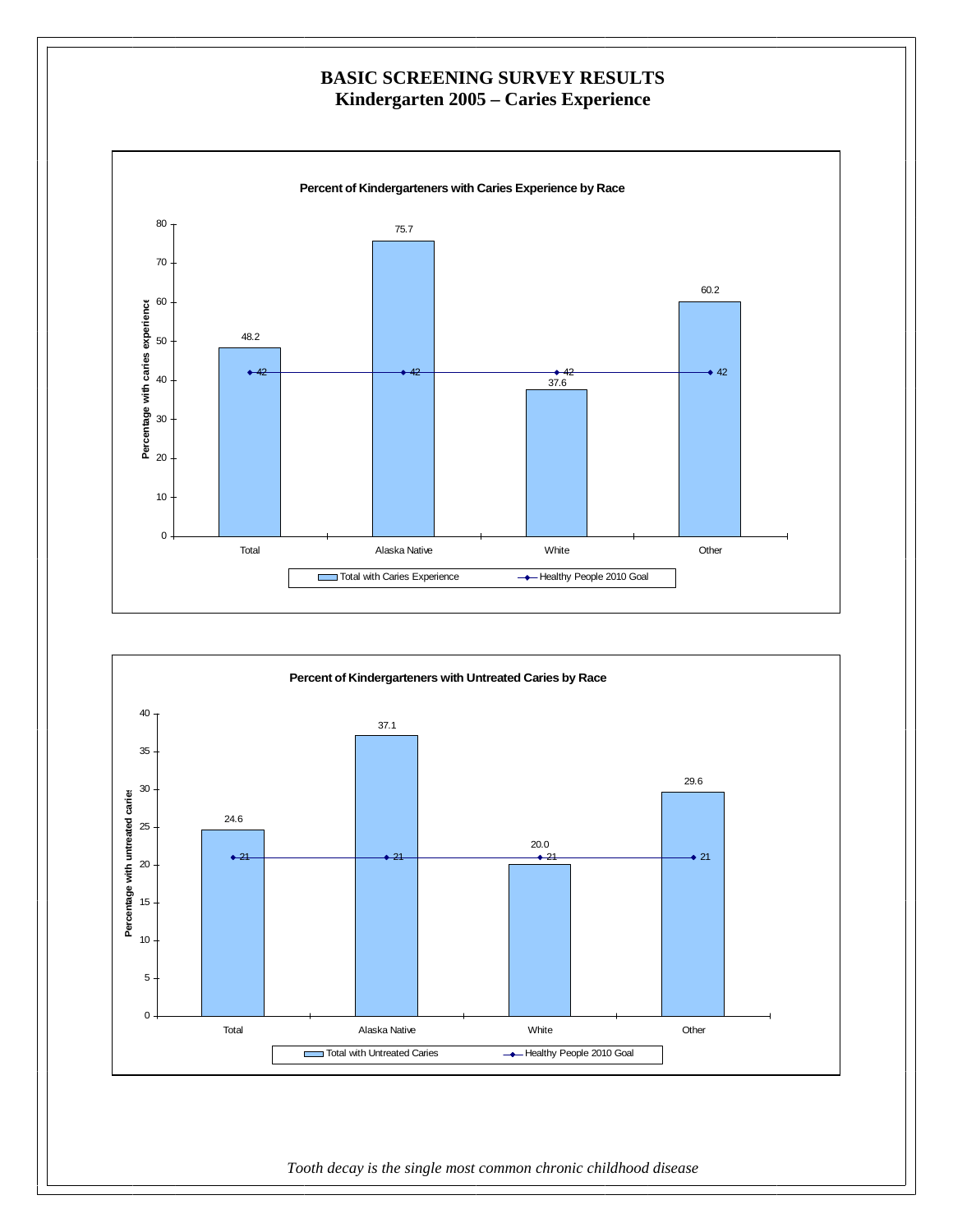

# **Kindergarten 2005 – Medicaid/Denali KidCare**

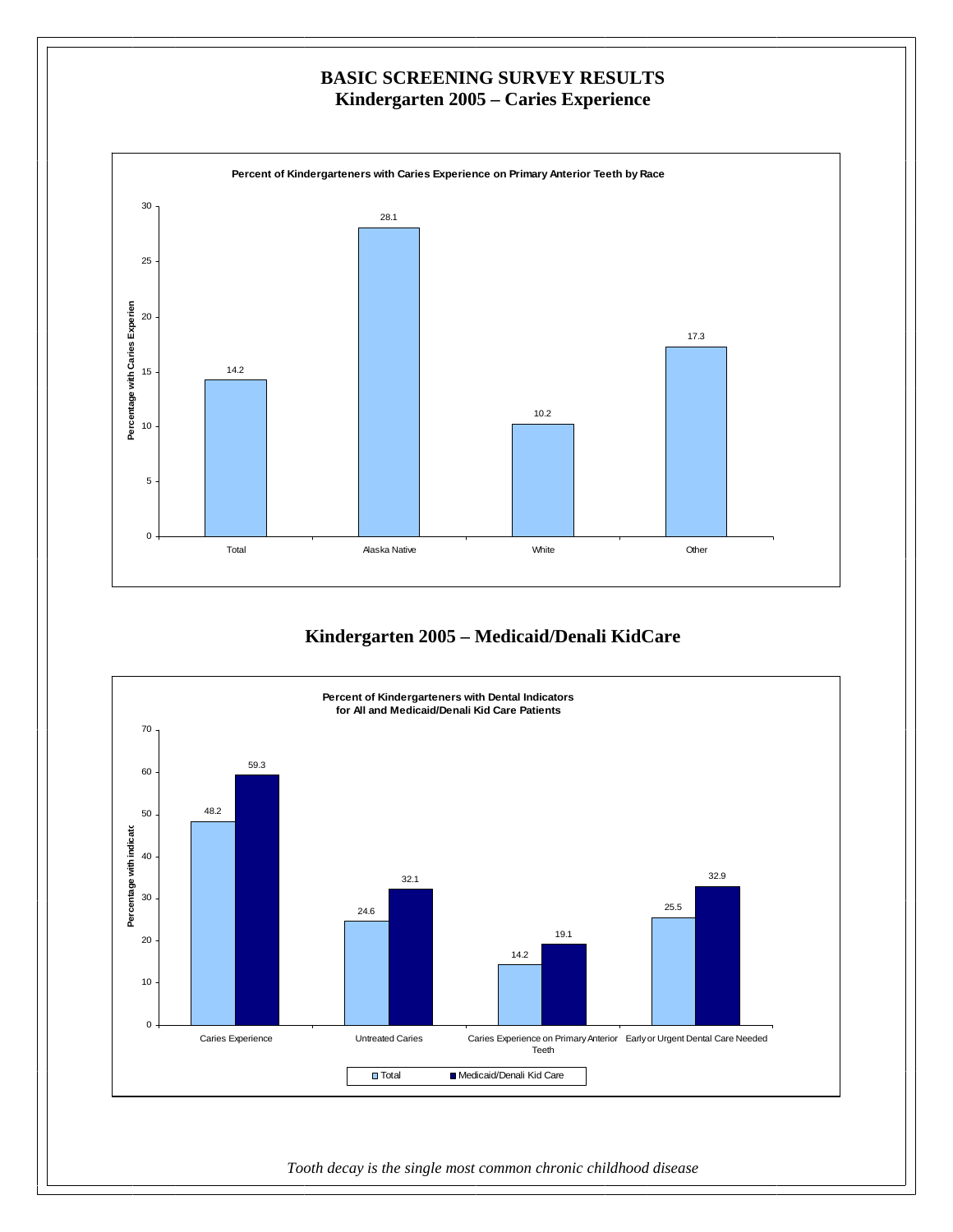#### **ALASKA – Oral Health Assessment, 2005 (Children Enrolled in Head Start)**

Survey results listing the mean, confidence intervals and number of children in each category from the project for state totals, racial/ethnic groups and Medicaid enrolled children were as follows (2005 Head Start):

| <b>Caries Experience:</b>                           |       |                            | NHANES (1988-94)*** |
|-----------------------------------------------------|-------|----------------------------|---------------------|
| Total $(n=571)$                                     | 68.8% | $(63.9, 73.2)^*$           | 18%                 |
| American Indian/Alaska Native (n=423)               |       | 84.2% (80.2, 87.4)**       | 76% (IHS 1999)      |
| White $(n=54)$                                      |       | 48.1% (34.3, 62.2)**       | 15%                 |
| Other $(n=94)$                                      |       | 45.7% (35.4, 56.3)**       |                     |
| Medicaid/Denali KidCare (n=351)                     | 73.4% | $(67.2, 78.9)^*$           |                     |
| <b>Untreated Caries:</b>                            |       |                            | NHANES (1988-94)*** |
| Total $(n=571)$                                     | 40.5% | $(35.7, 45.5)^*$           | 16%                 |
| American Indian/Alaska Native (n=423)               |       | $50.8\%$ $(46.0, 55.7)$ ** | 67% (IHS 1999)      |
| White $(n=54)$                                      |       | $24.1\%$ $(13.5, 37.6)$ ** | 11%                 |
| Other $(n=94)$                                      |       | 27.7% $(18.9, 37.8)$ **    |                     |
| Medicaid/Denali KidCare (n=351)                     | 42.5% | $(36.0, 49.0)^*$           |                     |
| <b>Caries Experience on Primary Anterior Teeth:</b> |       |                            |                     |
| Total $(n=570)$                                     | 42.5% | $(37.6, 47.7)^*$           |                     |
| American Indian/Alaska Native (n=422)               | 60.9% | $(56.0, 65.6)$ **          |                     |
| White $(n=54)$                                      | 18.5% | $(9.3, 31.4)$ **           |                     |
| Other $(n=94)$                                      | 19.1% | $(11.8, 28.6)$ **          |                     |
| Medicaid/Denali KidCare (n=351)                     | 49.8% | $(43.2, 56.3)$ **          |                     |
|                                                     |       |                            |                     |

#### **Treatment Urgency – Early or Urgent Dental Care Needed:**

| Total $(n=571)$                       | $41.2\%$ $(36.3, 46.2)^*$             |
|---------------------------------------|---------------------------------------|
| American Indian/Alaska Native (n=423) | $52.0\%$ $(47.1, 56.8)$ **            |
| White $(n=54)$                        | $24.1\%$ $(13.5, 37.6)$ <sup>**</sup> |
| Other $(n=94)$                        | $27.7\%$ $(18.9, 37.8)$ **            |
| Medicaid/Denali KidCare $(n=351)$     | $43.6\%$ $(37.2, 50.2)^*$             |

\* weighted data

\*\* unweighted data

\*\*\* NHANES data is aged 2-4 years so not identical to this age group 3-5 years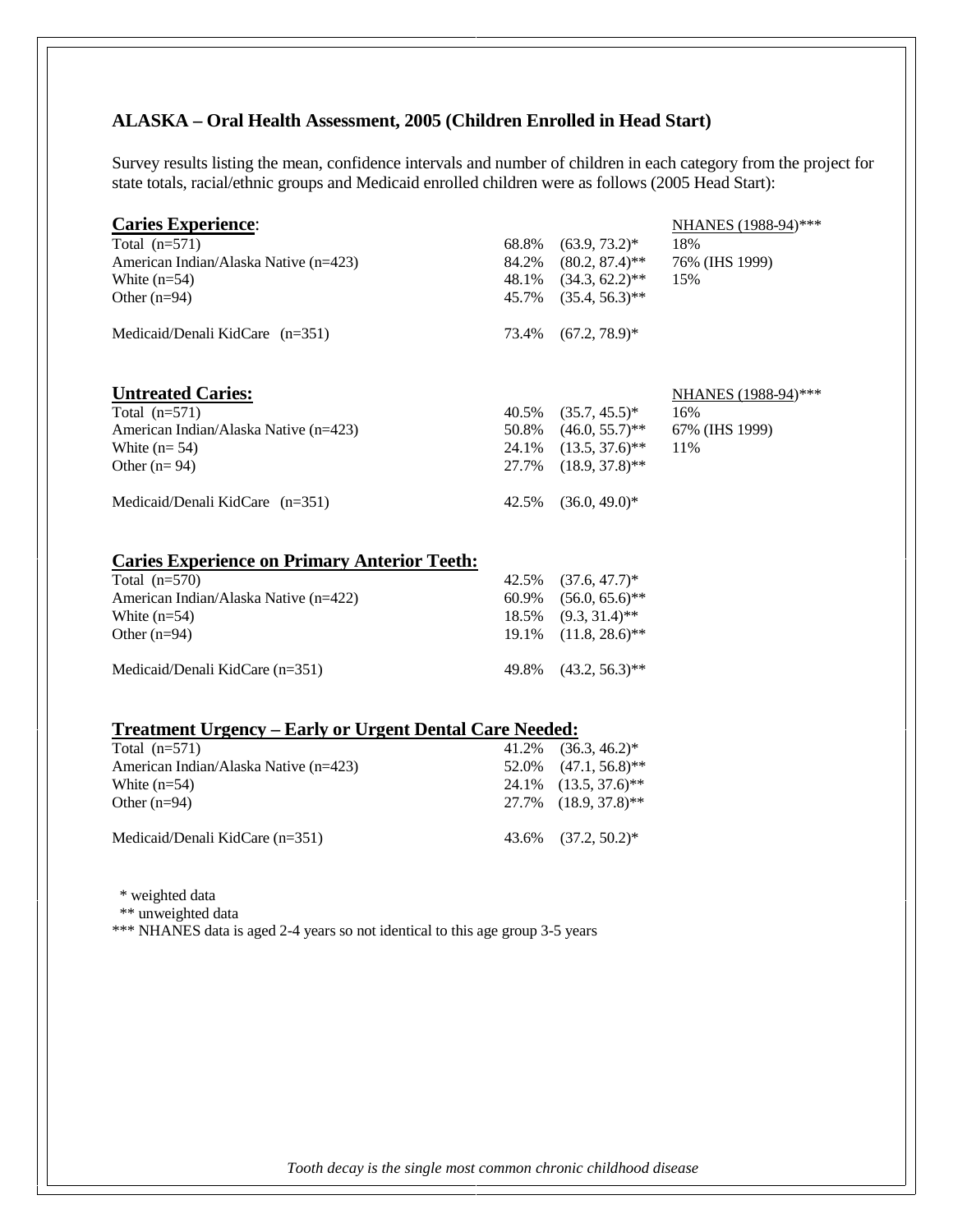### **BASIC SCREENING SURVEY RESULTS Head Start 2005 – Caries Experience**



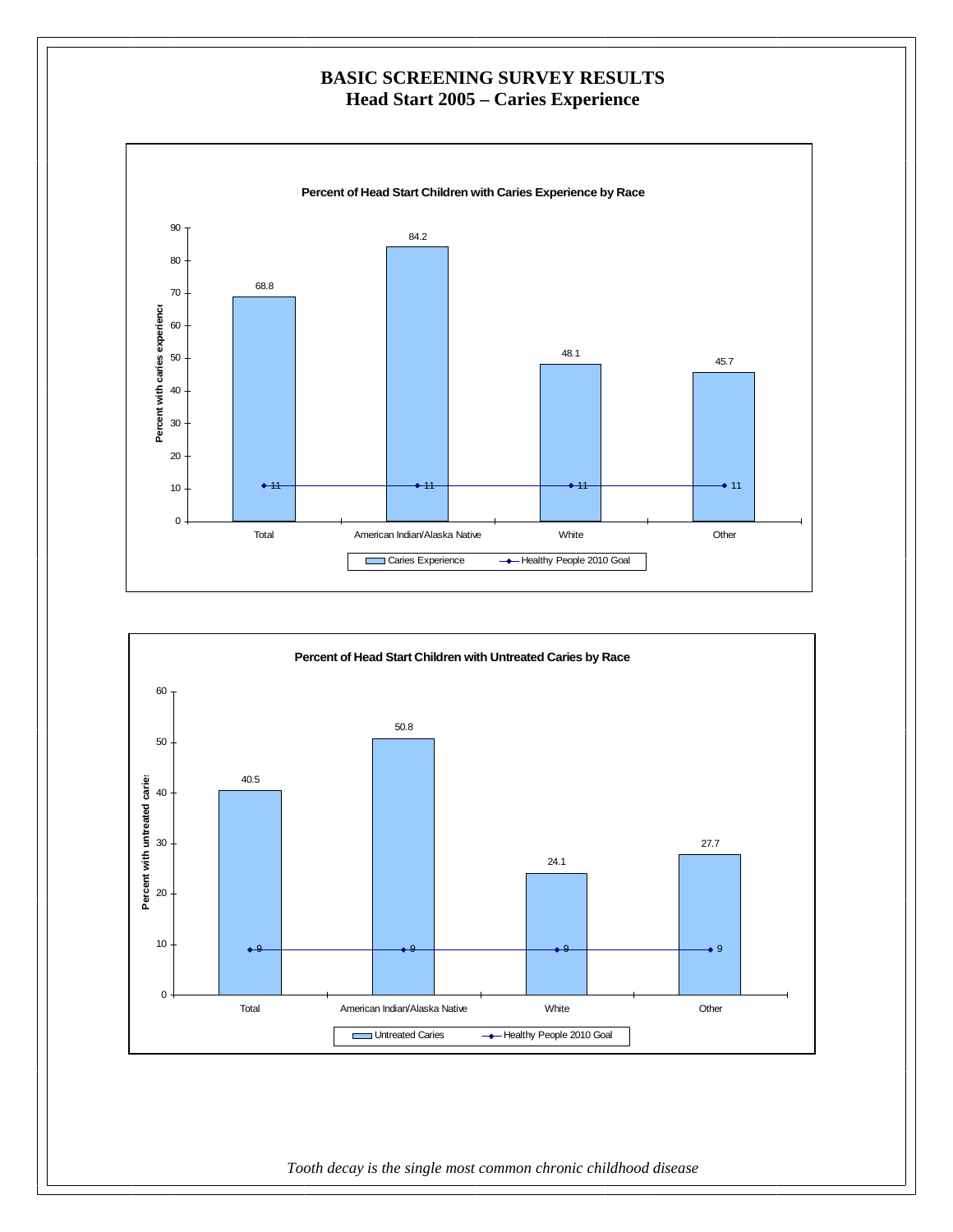# **BASIC SCREENING SURVEY RESULTS Head Start 2005 – Early Childhood Caries**